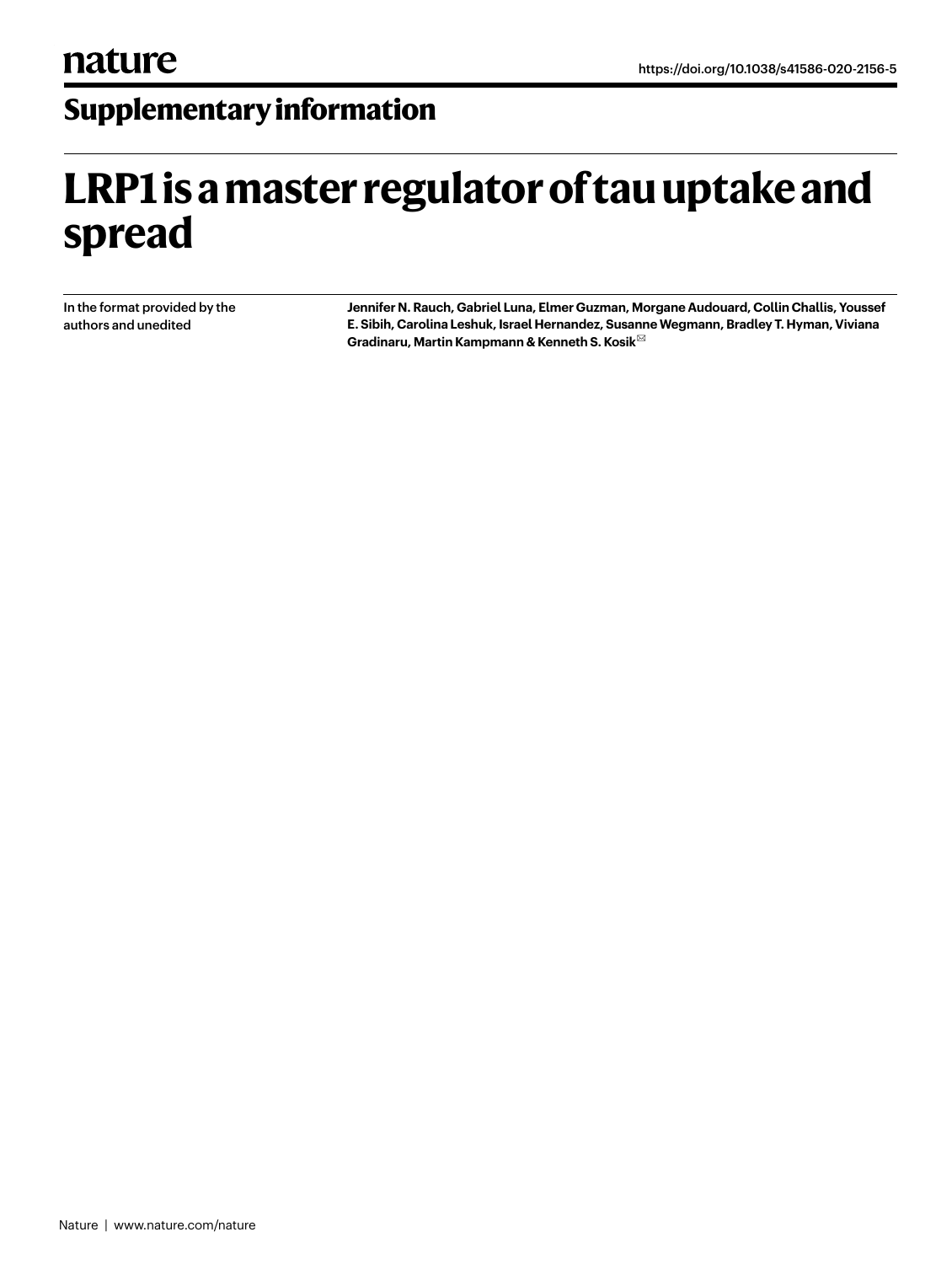## 1 **Supplementary Information**

#### $rac{2}{3}$ 3 **Supplemental methods**

# 4<br>5

5 **Internalization controls**

6 Before flow cytometry analysis cells were washed and treated with trypsin (0.05%), proteinase K<br>7 (0.5mg/ml), or washed again in a low pH buffer (0.1M Glycine pH 2.5, 150mM NaCl) according 7 (0.5mg/ml), or washed again in a low pH buffer (0.1M Glycine pH 2.5, 150mM NaCl) according 8 to previously published protocols<sup>1</sup>. Additionally, the identical uptake experiment was performed 9 at  $4^{\circ}$ C (to prevent endocytosis) and no uptake was observed.

## 10<br>11

11 **qPCR** 12 Purelink RNA Extraction Kit (Invitrogen) was used to isolate RNA from samples. RNA (1 μg)<br>13 was then converted to cDNA using SuperScript Reverse Transcriptase III (Invitrogen) according 13 was then converted to cDNA using SuperScript Reverse Transcriptase III (Invitrogen) according<br>14 to the supplier's instructions. Real-time quantitative PCR was performed using Power SYBR to the supplier's instructions. Real-time quantitative PCR was performed using Power SYBR 15 Green PCR Master Mix (Applied Biosystems) according to QuantStudioTM 12K Flex Real-Time 16 PCR System protocol. GAPDH mRNA level was used to normalize samples.

# $\frac{17}{18}$

18 **Surface quantification of mLRP** 19 Cells expressing various HA-mLRP constructs were briefly fixed in 4% PFA (5min at RT) then<br>20 blocked in PBS, 5% Donkey Serum (Sigma) for 1hr at RT. Primary HA antibody (Sigma H3663, 20 blocked in PBS, 5% Donkey Serum (Sigma) for 1hr at RT. Primary HA antibody (Sigma H3663, 21  $-$  1:200) was added o/n at 4°C. and as a negative control for internalization GAPDH antibody 21 1:200) was added o/n at 4°C, and as a negative control for internalization GAPDH antibody<br>22 (Abcam 181602, 1:200), Samples were washed and secondary antibodies (Invitrogen) were 22 (Abcam 181602, 1:200). Samples were washed and secondary antibodies (Invitrogen) were<br>23 added for 1hr at RT. Cells were washed again, mounted and imaged on a Leica SP8 Confocal 23 added for 1hr at RT. Cells were washed again, mounted and imaged on a Leica SP8 Confocal<br>24 microscope. Corrected Integrated density of the fluorescent signal was quantified in FIJI for 24 microscope. Corrected Integrated density of the fluorescent signal was quantified in FIJI for 25 individual cells across three images (n=60).

26<br>27

27 **Co-immunoprecipitation** 28 H4i LRP1 sgRNA cells expressing either mLRP4 or empty vector (TetO) were lysed open in<br>29 RIPA buffer (Sigma). Myc-tagged 2N4R was added to lysate (1ug) and lysates were incubated RIPA buffer (Sigma). Myc-tagged 2N4R was added to lysate (1ug) and lysates were incubated 30 with either Anti-HA magnetic beads (Thermo Fisher) or IgG labeled magnetic beads (Thermo 31 Fisher) for 2h at RT. After 2h, beads were washed with PBS, 0.05% Tween and eluted with 32 0.1M Glycine pH 2.8. Samples were loaded on a Tris-acetate gel (Invitrogen) and blotted for the<br>33 presence of HA-mLRP4 (Sigma H3663, 1:1000) and myc-2N4R (Cell signaling 2272, 1:1000). 33 presence of HA-mLRP4 (Sigma H3663, 1:1000) and myc-2N4R (Cell signaling 2272, 1:1000).

34<br>35

35 **Mouse primary culture** 36 Primary mouse hippocampal cultures were used to confirm neuronal specific expression of 37 ShRNAs, Mouse pups were decapitated at postnatal day 1 (P1), brains were removed and shRNAs. Mouse pups were decapitated at postnatal day 1 (P1), brains were removed and 38 hippocampi were dissected. Hippocampi were enzymatically dissociated with papain for 40

39 minutes at 37°C and then triturated. Cells were plated on PLL coated dishes.

## 40<br>41

41 **Cryo-sections** 42 To produce cryosections for LRP1 immunohistochemistry brains were perfused transcardially<br>43 with PBS for 10 mins, carefully dissected and then immersion fixed in 4% paraformaldehyde

43 with PBS for 10 mins, carefully dissected and then immersion fixed in 4% paraformaldehyde<br>44 overnight at 4°C. Next, samples were rinsed in cold PBS 5 x 10 mins and 1 x 1hr. Samples overnight at 4°C. Next, samples were rinsed in cold PBS 5 x 10 mins and 1 x 1hr. Samples

45 were then cryoprotected in a sucrose gradient; 10% sucrose for 2 hrs, 20% sucrose for 2 hrs,

46 and 30% sucrose overnight. Brains were then embedded in Optimal Cutting Temperature

47 medium (Electron Microscopy Sciences, Washington, PA) and frozen in LN<sub>2</sub>. Subsequently,

48 25µm sections were cut using a cryostat (Leica, Buffalo Grove, IL) and collected on a poly-

49 Iysine coated glass slide. Sections were blocked for 30 mins in normal donkey serum diluted<br>50 1:20 in PBTA at room temperature. Next, primary antibodies were incubated for 1hr (anti-LRF

- 1:20 in PBTA at room temperature. Next, primary antibodies were incubated for 1hr (anti-LRP1;
- 51 Abcam, 92544; 1:200). Then, sections were rinsed 5 x 5 mins and 1 x 1hr after which